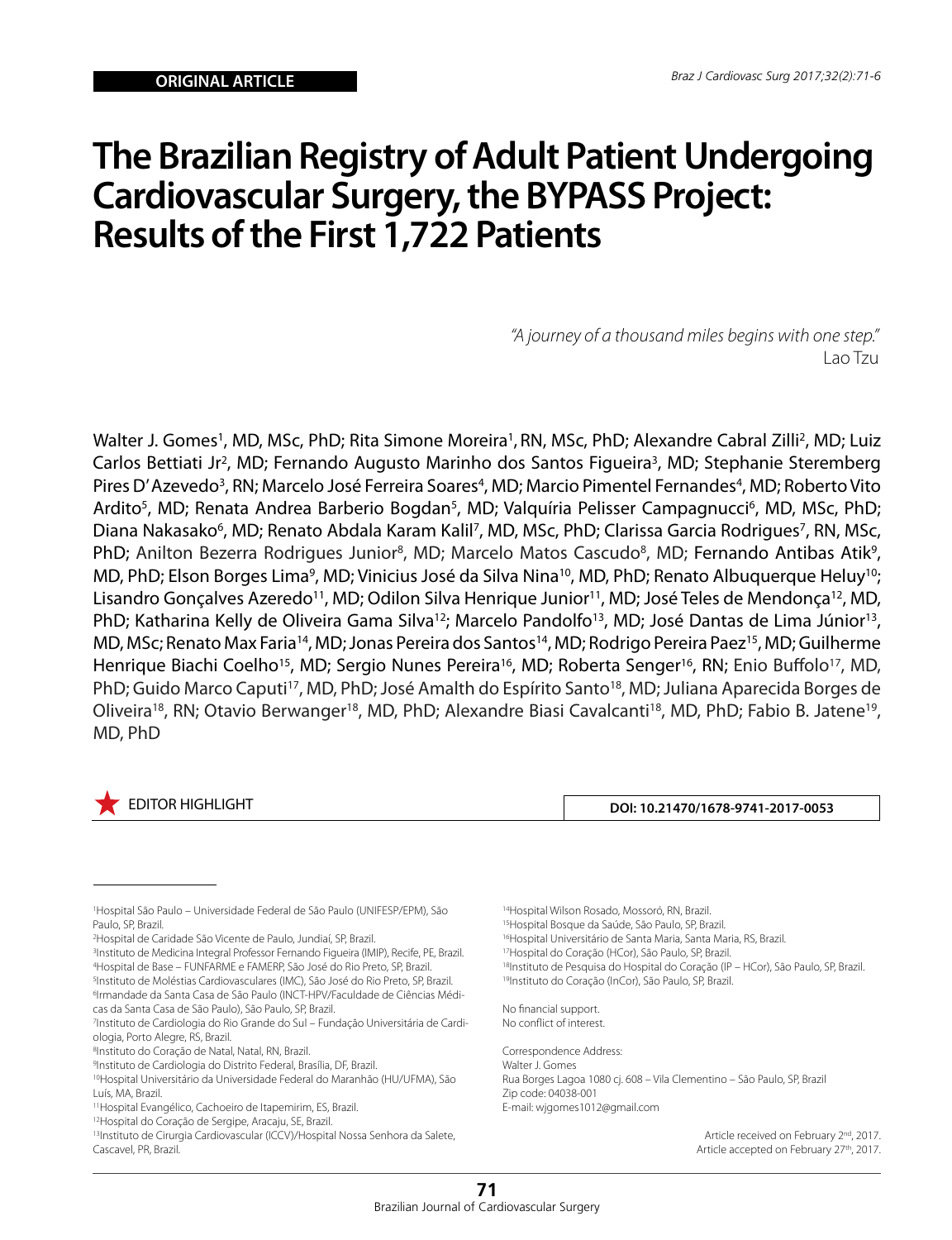#### **Abstract**

**Objective: To report the early results of the BYPASS project – the Brazilian registrY of adult Patient undergoing cArdiovaScular Surgery – a national, observational, prospective, and longitudinal follow-up registry, aiming to chart a profile of patients undergoing cardiovascular surgery in Brazil, assessing the data harvested from the initial 1,722 patients.** 

**Methods: Data collection involved institutions throughout the whole country, comprising 17 centers in 4 regions: Southeast (8), Northeast (5), South (3), and Center-West (1). The study population consists of patients over 18 years of age, and the types of operations recorded were: coronary artery bypass graft (CABG), mitral valve, aortic valve (either conventional or transcatheter), surgical correction of atrial fibrillation, cardiac transplantation, mechanical circulatory support and congenital heart diseases in adults.**

**Results: 83.1% of patients came from the public health system** 

**(SUS), 9.6% from the supplemental (private insurance) healthcare systems; and 7.3% from private (out-of -pocket) clinic. Male patients comprised 66%, 30% were diabetics, 46% had dyslipidemia, 28% previously sustained a myocardial infarction, and 9.4% underwent prior cardiovascular surgery. Patients underwent coronary artery bypass surgery were 54.1% and 31.5% to valve surgery, either isolated or combined. The overall postoperative mortality up to the 7th postoperative day was 4%; for CABG was 2.6%, and for valve operations, 4.4%.** 

**Conclusion: This first report outlines the consecution of the Brazilian surgical cardiac database, intended to serve primarily as a tool for providing information for clinical improvement and patient safety and constitute a basis for production of research protocols.**

**Keywords: Registries. Database. Cardiovascular Surgical Procedures. Cardiac Surgical Procedures.**

# **Abbreviations, acronyms & symbols**

| AMI            | $=$ Acute myocardial infarction                                                                          |
|----------------|----------------------------------------------------------------------------------------------------------|
| <b>CABG</b>    | $=$ Coronary artery bypass grafting                                                                      |
| <b>GCP</b>     | = Good Clinical Practices                                                                                |
| <b>IP-HCor</b> | = Institute of Teaching and Research of Hospital do<br>Coração                                           |
| <b>SBCCV</b>   | = Sociedade Brasileira de Cirurgia Cardiovascular/<br><b>Brazilian Society of Cardiovascular Surgery</b> |

**SUS = Brazilian public health system** 

# **INTRODUCTION**

National Registries of Cardiovascular Surgery represents a valuable tool for assessing and understanding the characteristics of current medical practice. It also comprises a background for improvement in quality, enhance patient safety and determining healthcare changes.

Prominent medical societies throughout the world have established Cardiovascular Surgery National Database, harvesting the benefits provided by the outstanding quality of the collected data<sup>[1,2]</sup>.

In 2010, the Sociedade Brasileira de Cirurgia Cardiovascular/ Brazilian Society of Cardiovascular Surgery (SBCCV) conceived the project of an adult cardiovascular surgery database, which reached full operation in August 2015. In partnership with the Instituto de Pesquisa do Hospital do Coração (IP-HCor), the project was termed BYPASS and the defined dataset encompassed a full range of information necessary for accomplishing the main goal. The project has been solely funded by SBCCV, no external financial source was accepted and is intended to be a continued enterprise<sup>[3,4]</sup>.

Therefore, the aim is to report the early results of the BYPASS project, assessing the data harvested from the initial 1,722 patients included.

# **METHODS**

#### **Design**

BYPASS – Brazilian registrY of adult Patient undergoing cArdiovaScular Surgery – is a national, observational, prospective, and longitudinal follow-up registry, aiming to chart a profile of patients undergoing cardiovascular surgery in Brazil.

## **Setting Up**

BYPASS was set-up by SBCCV, and its scientific development and monitoring of data and centers was carried out by the IP-HCor, in a partnership between the two institutions.

# **Population and Sites**

The participation of cardiovascular sites in the project was voluntary and involved institutions throughout the whole Brazilian territory, in order to obtain a picture of the practice in most regions and states of the federation (Table 1).

The participating centers were well distributed across the country and located in the regions: Southeast (8), Northeast (5), South (3), and Center-West (1). Currently, 17 centers are formally included and inserting data (Table 1)

The study population consists of patients over 18 years of age, undergoing cardiovascular surgery. The types of operations recorded were: coronary artery bypass graft (CABG), mitral valve, aortic valve (either conventional or transcatheter), surgical correction of atrial fibrillation, cardiac transplantation, mechanical circulatory support (any type, from intra-aortic balloon pump to artificial heart) and congenital heart diseases in adults. The informed consent form was signed for every patient included in the study and the onset of data collection followed the National Clinical Research regulation standards, as well as the Document of the Americas and Good Clinical Practices (GCP) and was approved by the Ethics and Research Committee of the coordinating center and each participating institution.

# **Variables**

The main variables considered in the dataset, besides demographics, were those related to a greater risk for the patients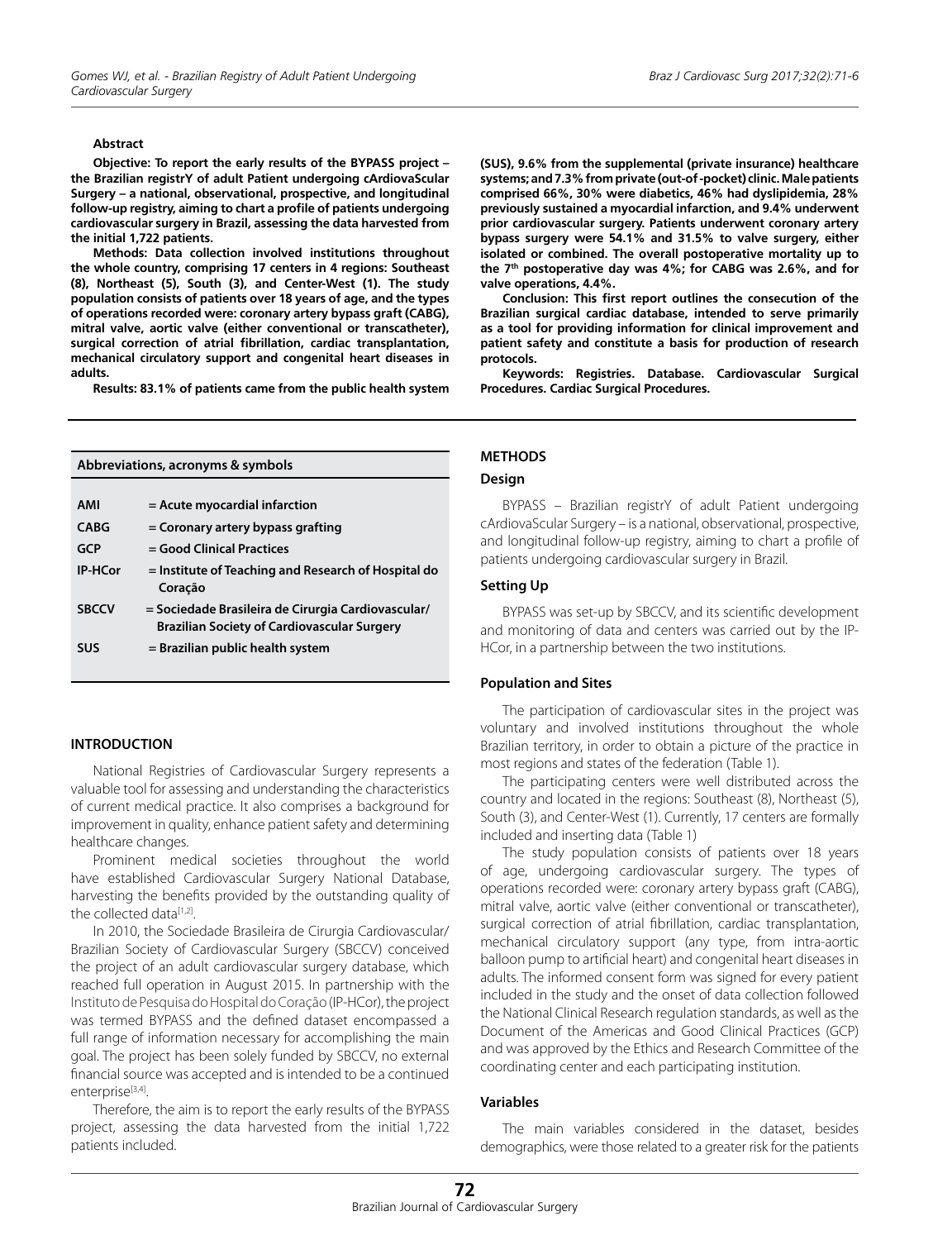|  | Table 1. Participating sites and Principal Investigators (PI). |  |  |  |  |
|--|----------------------------------------------------------------|--|--|--|--|
|--|----------------------------------------------------------------|--|--|--|--|

| <b>Table 1.</b> Participating sites and Principal Investigators (PI).                                                                                        |  |
|--------------------------------------------------------------------------------------------------------------------------------------------------------------|--|
| Instituto de Cardiologia do Rio Grande do Sul - Fundação<br>Universitária de Cardiologia - Porto Alegre, RS, Brazil - Renato<br>Abdala Karam Kalil           |  |
| Hospital Evangélico - Cachoeiro de Itapemirim, ES, Brazil -<br>Lisandro Gonçalves Azeredo                                                                    |  |
| Instituto de Cardiologia do Distrito Federal - Brasília, DF, Brazil<br>- Fernando Antibas Atik                                                               |  |
| Instituto de Cirurgia Cardiovascular (ICCV)/Hospital Nossa<br>Senhora da Salete - Cascavel, PR, Brazil - Marcelo Pandolfo                                    |  |
| Hospital São Vicente de Paulo - Jundiaí, SP, Brazil - Alexandre<br>Cabral Zilli                                                                              |  |
| Instituto de Medicina Integral Professor Fernando Figueira<br>(IMIP) - Recife, PE, Brazil - Fernando Augusto Marinho dos<br>Santos Figueira                  |  |
| Instituto do Coração de Natal - Natal, RN, Brazil - Anilton<br>Bezerra Rodrigues Junior                                                                      |  |
| Hospital Universitário de Santa Maria - Santa Maria, RS, Brazil<br>- Sergio Nunes Pereira                                                                    |  |
| Irmandade da Santa Casa de São Paulo/Faculdade de<br>Ciências Médicas da Santa Casa de São Paulo - São Paulo, SP,<br>Brazil - Valquíria Pelisser Campagnucci |  |
| Instituto de Moléstias Cardiovasculares (IMC) - São José do<br>Rio Preto, SP, Brazil - Roberto Vito Ardito                                                   |  |
| Hospital do Coração de Sergipe - Aracaju, SE, Brazil - José<br>Teles de Mendonça                                                                             |  |
| Hospital São Paulo - Universidade Federal de São Paulo<br>(UNIFESP/EPM) - São Paulo, SP, Brazil - Walter José Gomes                                          |  |
| Hospital Universitário da Universidade Federal do Maranhão<br>(HU/UFMA) - São Luís, MA, Brazil - Vinicius José da Silva Nina                                 |  |
| Hospital de Base - FUNFARME e FAMERP - São José do Rio<br>Preto, SP, Brazil - Marcelo Jose Ferreira Soares                                                   |  |
| Hospital do Coração (HCor) - São Paulo, SP, Brazil - Ênio<br><b>Bufolo</b>                                                                                   |  |
| Hospital Wilson Rosado - Mossoró, RN, Brazil - Renato Max Faria                                                                                              |  |
| Hospital Bosque da Saúde - São Paulo, SP, Brazil - Rodrigo<br>Pereira Paez                                                                                   |  |

and for analysis of the primary early, mid-term and late outcomes, when applicable. Part of the set of variables can be seen in Table 2.

# **Outcomes**

The primary outcome of this analysis was cardiovascular mortality during hospitalization, total mortality, and cardiovascular events, such as acute myocardial infarction (AMI), major bleeding, and others.

# **Data Collection and Management**

Data were collected at the participating centers directly by the surgeon or staffs trained for the administrative work. Quality control and data monitoring was performed by the IP-HCor team, which

|  |  | Table 2. Patient's characteristics and procedural aspects. |  |  |  |
|--|--|------------------------------------------------------------|--|--|--|
|--|--|------------------------------------------------------------|--|--|--|

| <b>Baseline</b>                                                   | n/N (%)                  |  |
|-------------------------------------------------------------------|--------------------------|--|
| Gender (female)                                                   | 594/1722 (34.5%)         |  |
| Age; mean $\pm$ DP (years)                                        | $59.9 \pm 12.7$ (n=1722) |  |
| <b>Type of patients</b>                                           |                          |  |
| Public (SUS)                                                      | 1431/1722 (83.1%)        |  |
| Insured                                                           | 166/1722 (9.6%)          |  |
| Private (out-of-pocket)                                           | 125/1722 (7.3%)          |  |
| Transferred from elsewhere to caring hospital                     | 414/1722 (24%)           |  |
| Type of operation                                                 |                          |  |
| Elective                                                          | 1284/1722 (74.6%)        |  |
| Urgency                                                           | 381/1722 (22.1%)         |  |
| Emergency                                                         | 54/1722 (3.1%)           |  |
| Rescue from cath-lab                                              | 3/1722 (0.2%)            |  |
| Procedure recommended by Heart Team                               | 421/1722 (24.4%)         |  |
| Procedure performed at Hybrid Room                                | 132/1722 (7.7%)          |  |
| Preoperative status                                               |                          |  |
| Stable                                                            | 1631/1722 (94.7%)        |  |
| Unstable                                                          | 77/1722 (4.5%)           |  |
| Severe                                                            | 14/1722 (0.8%)           |  |
| Coronary artery disease (CAD)                                     | 1048/1722 (60.9%)        |  |
| Family history - CAD                                              | 516/1722 (30%)           |  |
| Diabetes mellitus                                                 | 522/1722 (30.3%)         |  |
| Dyslipidemia                                                      | 803/1722 (46.6%)         |  |
| Hypertension                                                      | 1268/1722 (73.6%)        |  |
| Myocardial infarction                                             | 489/1722 (28.4%)         |  |
| ST-elevation myocardial infarction                                | 235/489 (48.1%)          |  |
| Previous coronary stenting                                        | 207/1722 (12%)           |  |
| Prior cardiovascular surgery                                      | 162/1722 (9.4%)          |  |
| Stroke                                                            | 78/1722 (4.5%)           |  |
| Peripheral artery disease                                         | 98/1722 (5.7%)           |  |
| Heart failure                                                     | 427/1722 (24.8%)         |  |
| NYHA class I                                                      | 38/414 (9.2%)            |  |
| NYHA class II                                                     | 199/414 (48.1%)          |  |
| NYHA class III                                                    | 134/414 (32.4%)          |  |
| NYHA class IV                                                     | 43/414 (10.4%)           |  |
| Renal failure                                                     | 99/1722 (5.7%)           |  |
| Dialysis                                                          | 13/99 (13.1%)            |  |
| Previous cardiac arrest                                           | 58/1722 (3.4%)           |  |
| Left ventricular ejection fraction < 40%                          | 144/1372 (10.5%)         |  |
| Active smoker                                                     | 207/1722 (12%)           |  |
| Ex-smoker                                                         | 423/1714 (24.7%)         |  |
| Definite pacemaker                                                | 39/1722 (2.3%)           |  |
| Chronic obstructive pulmonary disease                             | 136/1722 (7.9%)          |  |
| Active infective endocarditis                                     | 41/1722 (2.4%)           |  |
| Rheumatic fever                                                   | 169/1722 (9.8%)          |  |
| Euro QoL 5D - fulfilled                                           | 554/1722 (32.2%)         |  |
| $NYHA = New York Heart Association; QoL = Quality of life; SUS =$ |                          |  |
| Brazilian public health system                                    |                          |  |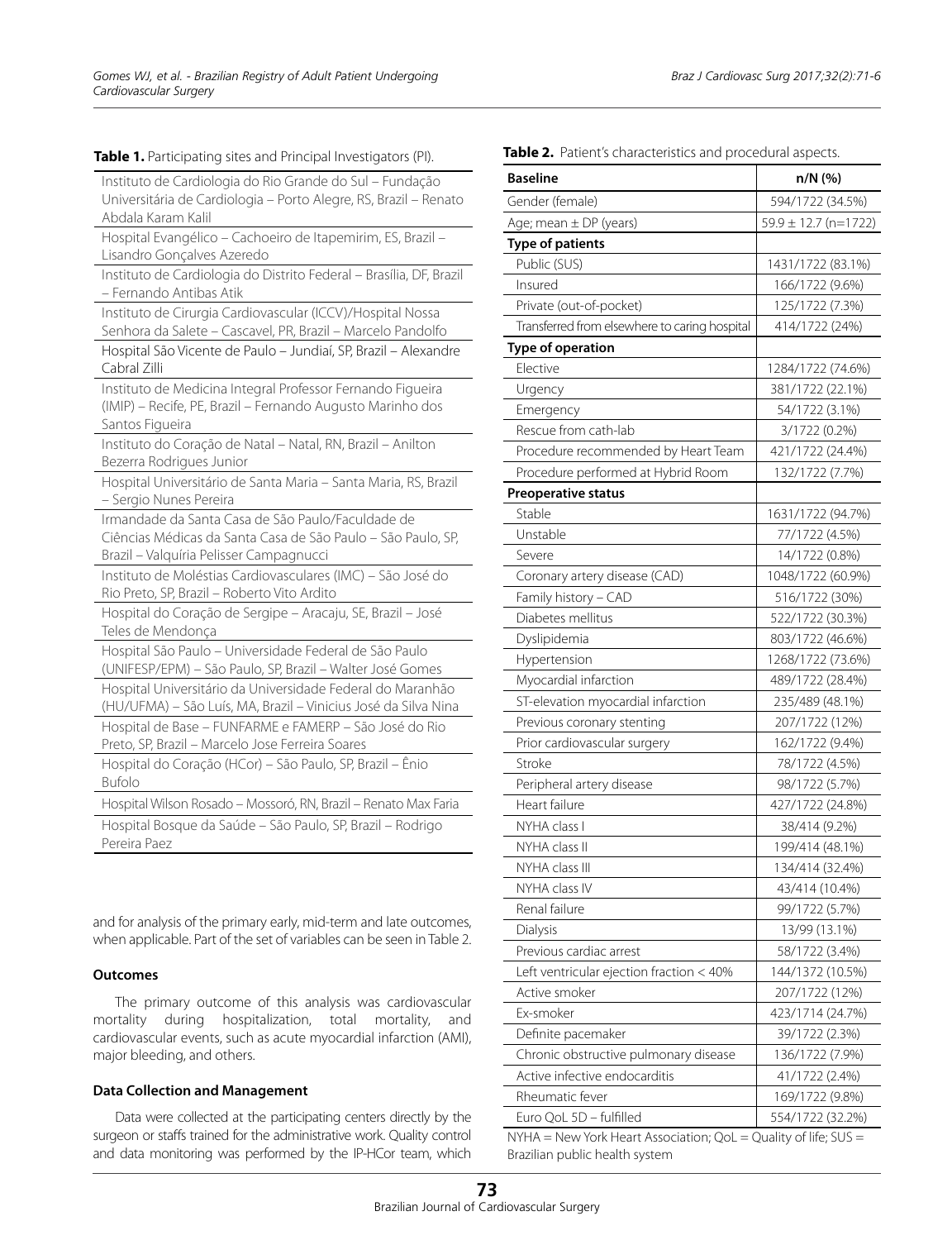checked all the insertions into the system, reporting to the center, when necessary, according to the pre-established in the study design.

#### **Sample Size**

In this analysis we report interim analysis of 1,722 patients included until December 31, 2016.

## **Statistical Analysi**s

An exploratory analysis of the data was performed where the quantitative variables were described by mean  $\pm$  standard deviation, and the qualitative ones were presented in form of absolute and relative frequency. Statistical analyses were performed with the Statistical Package R version 3.3.2.

# **RESULTS**

A total of 2,331 patients were included in the study by 17 active centers distributed throughout the national territory in the period from August 2014 to December 2016. In this analysis, 1,722 patients were considered, [taking into account](http://www.thefreedictionary.com/account) only those who had the overall data completed until the ultimate follow-up. Regarding origin, 635 patients were from the Southeast region, 480 from the South region, 334 from the Central-West and 273 from the Northeast.

## **Participating Centers – Features**

Table 1 depicts the BYPASS participating centers across the country and the related principal investigator. From the overall,

| Table 3. The commonest types of operation. |  |
|--------------------------------------------|--|
|--------------------------------------------|--|

| $n/N$ (%)        |  |
|------------------|--|
| 840/1722 (48.8%) |  |
| 411/1722 (23.9%) |  |
| 74/1722 (4.3%)   |  |
| 35/1722 (2%)     |  |
| 28/1722 (1.6%)   |  |
| 27/1722 (1.6%)   |  |
| 27/1722 (1.6%)   |  |
| 12/1722 (0.7%)   |  |
| 9/1722 (0.5%)    |  |
| 5/1722 (0.3%)    |  |
| 4/1722 (0.2%)    |  |
| 3/1722 (0.2%)    |  |
| 1/1722 (0.1%)    |  |
| 1/1722 (0.1%)    |  |
| 1/1722 (0.1%)    |  |
| 211/1722 (12.3%) |  |
|                  |  |

83.1% patients came from the public health system (SUS), 9.6% were from the supplemental (private insurance) healthcare systems, and 7.3% from private (out-of-pocket) clinic.

## **Socio-demographic and Baseline Characteristics**

Table 2 shows the socio-demographic characteristics of the sample and among the 1,722 patients analyzed; the mean age was 59.9±12.7 years. Male patients comprised 66%, 30% were diabetics, 46% had dyslipidemia, 28% previously sustained a myocardial infarction, and 9.4% underwent prior cardiovascular surgery. The most prevalent cardiovascular risk factor was hypertension, reported by 73.6% of the patients included.

# **Perioperative Data**

Of the 1,722 patients enrolled in this partial analysis, 54.1% underwent coronary artery bypass surgery and 31.5% valve surgery, either isolated or combined. The other procedures performed are listed in Table 3.

## **Clinical Outcomes**

In relation to complications, stroke was recorded in 1.4% and perioperative myocardial infarction in 0.3%, as can be seen in Table 4. The total intraoperative mortality was 0.3%, and the overall postoperative mortality up to the 7<sup>th</sup> postoperative day was 4%. The mortality for CABG was 2.6%, and for valve operations was 4.4%, with regard to the  $7<sup>th</sup>$  postoperative day (Table 5). The overall 30-day mortality was 6.4%.

#### **Table 4.** Perioperative data and events.

|                               | $n/N$ (%)         |
|-------------------------------|-------------------|
| Surgical approach             |                   |
| Conventional                  | 1701/1722 (98.8%) |
| Minimally invasive            | 21/1722 (1.2%)    |
| Robotic                       | 0/1722 (0%)       |
| Use of cardiopulmonary bypass | 1556/1722 (90.4%) |
| Circulatory arrest            | 119/1556 (7.6%)   |
| Cardioplegia                  | 1426/1556 (91.6%) |
| Clinical events               | 569/1722 (33%)    |
| Myocardial infarction         | 6/1722 (0.3%)     |
| Major bleeding                | 140/1722 (8.1%)   |
| Transfusion                   | 481/1722 (27.9%)  |
| Postperfusion syndrome        | 20/1722 (1.2%)    |
| Arrhythmia                    | 84/1722 (4.9%)    |
| Low cardiac output            | 80/1722 (4.6%)    |
| Need of vasopressors          | 794/1722 (46.1%)  |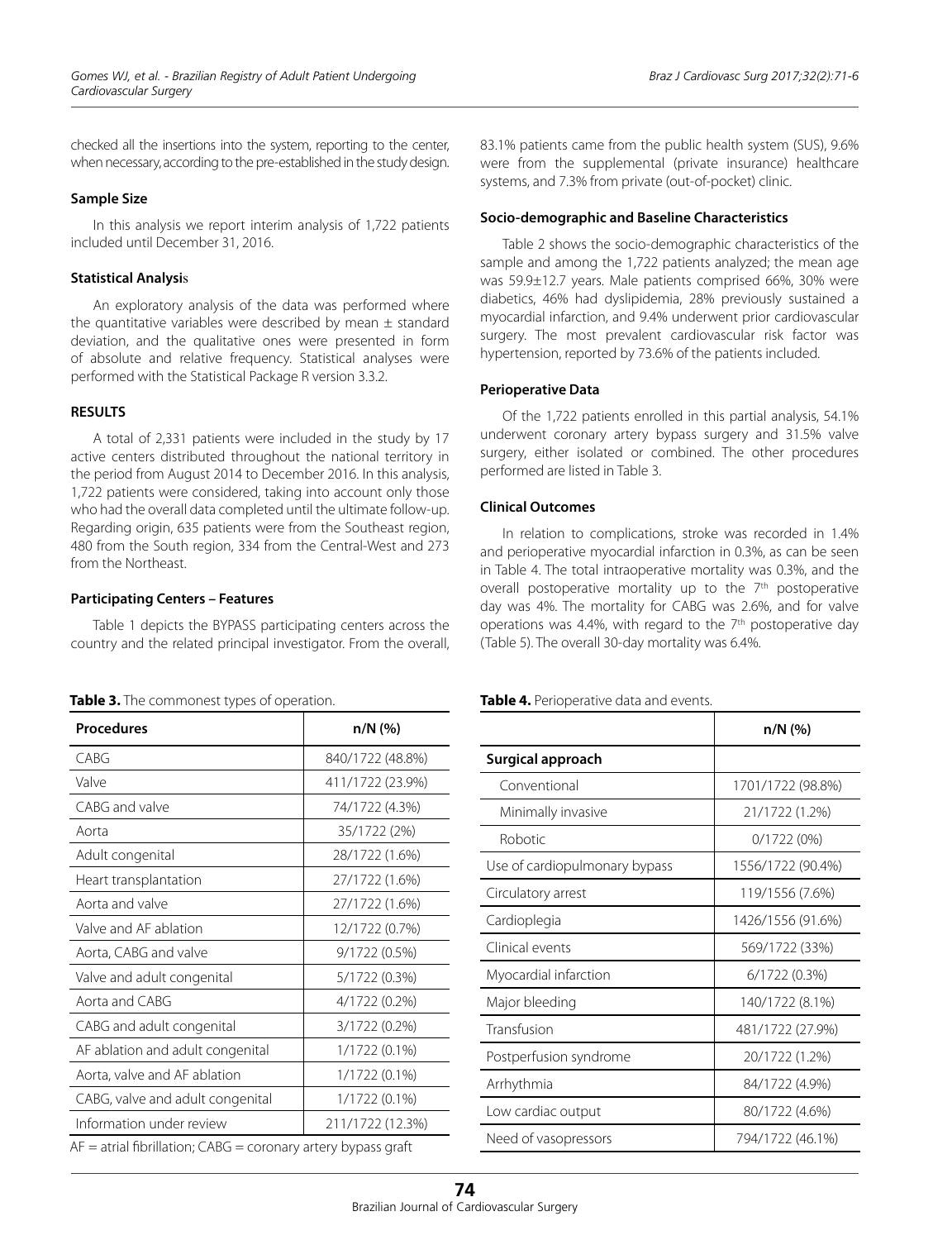| Surgery  | Death until 7 <sup>th</sup> postoperative day  |
|----------|------------------------------------------------|
| CABG     | 22/840 (2.6%)                                  |
| Valve    | 18/411 (4.4%)                                  |
| Combined | 10/155 (6.5%)                                  |
| Overall  | 4.0%                                           |
|          | Death until 30 <sup>th</sup> postoperative day |
| Overall  | 64%                                            |

**Table 5.** Overall mortality and according to the procedure.

CABG = coronary artery bypass grafting

# **DISCUSSION**

This report of the Brazilian registrY of adult Patients undergoing cArdiovaScular Surgery (the BYPASS project) encompasses information on the first 1,722 patients undergoing adult cardiovascular surgery in the period from August 2014 to December 2016. The submissions are from 17 hospitals in 10 states across Brazil and the database includes analyses of patient characteristics, the type of surgery, and perioperative outcomes.

With this early set of data, the BYPASS project is taking shape and accomplishing the aim of providing a picture of the Brazilian cardiovascular surgery scenario. Despite several previous attempts to establish a national database, a number of restraint circumstances prevented it to crystallize and become a reality.

Following the successful example set by the STS Adult Cardiac Surgery Database, other national societies instituted similar ventures<sup>[5-8]</sup>. The STS National Database was established in 1989 and initially involved only 4% of the American hospitals undertaking heart surgery. It has grown steadily, and today there are 1,071 cardiac surgery practices taking part in the database, representing more than 90% of all adult cardiac surgery centers across the country<sup>[9]</sup>. Likewise, in the BYPASS project, the institutions participating represent 8% of the Brazilian centers performing adult cardiovascular surgery.

Not surprisingly, CABG surgery makes up the majority of procedures performed across the country, with valve surgery coming next and comprising nearly one-third of all operations. However, this picture displays a current trend, with valve surgery on the rise whereas CABG figure is comparatively steadily abating.

The BYPASS registry is a sort of observational study with the potential of supplying a wealth of information on the practice of cardiovascular surgery in Brazil, and then making possible comparisons and recognizing the differences and the similarities with other countries and continents. Previous reports have addressed the differences and biases in outcomes among Brazil and elsewhere, only hypothesizing about the findings attained<sup>[10]</sup>.

Additionally, from the data obtained, it is possible to rationalize and improve the contemporary optimum management of the patients, aiming to the quality enhancement and patient safety, besides refining the methods and the efficiency leads to reduction of costs and cost-effective procedures, supporting the constantly budget-depleted public and private health system.

The gathered data should serve also to a background to define the best practices and assist in its execution, leading to the standardization of the procedures across the units performing cardiovascular surgery.

The community must bear in mind that the BYPASS registry was established as an initiative and solely funded by the SBCCV, making it an independent and trusted source with no commercial link or financial conflict of interest.

The inclusion of the centers undertaking cardiovascular surgery was voluntary; the list of them provided in Table 1, providing a powerful tool that will enable to generate further analyses of current practice, trends and outcomes in the specialty, bringing reliable information.

A robust adult cardiac surgery database will help to improve quality, enhance research opportunities, and provide an up-todate overview of cardiac surgical activities across the country. The registry provides useful information for government and Health Policy developers, healthcare commissioners and regulators and professional societies.

Two important consequences derive from the data analyses: first, the quality improvement, with performance metrics leading indicators and pointers to changes toward a desirable outcome; second, serving as an authoritative source for clinical research, allowing production and publication of scientific papers and thesis. From now onwards, submission of research protocols is open and very welcomed.

Limitations of the database exist and are mainly related to the full data collection and completeness of the outcomes, with gaps remaining beyond hospital discharge and post procedural 30 days. An audit system is on the way to be implemented to check the accuracy of the gathered information. Additionally, a step forward in outcomes research will be the possible link with the SUS database, strengthening the power of data.

The consecution of this project was made possible by the continuous and strenuous work of the surgeons, centers and personal involved, working voluntarily with willingness and diligence to collect and insert data. We would like to thank all contributors in their support to this very important project, still a work in progress.

Next step involves a breakdown analysis, understanding sub-related data and the aspects of every condition individually studied.

Funding of the project give rise to additional concern, yet to be solved, as it is costly and deals with the constraints of the currently available resources. Future development of this database will depend on the continued support of cardiovascular centers and individual surgeons, also aiming to aggregate further units to increase data quantity and quality.

Therefore, this first report outlines the consecution of the Brazilian surgical cardiac database, intended to serve primarily as a tool for providing information for clinical improvement and patient safety and a basis for production of research protocols.